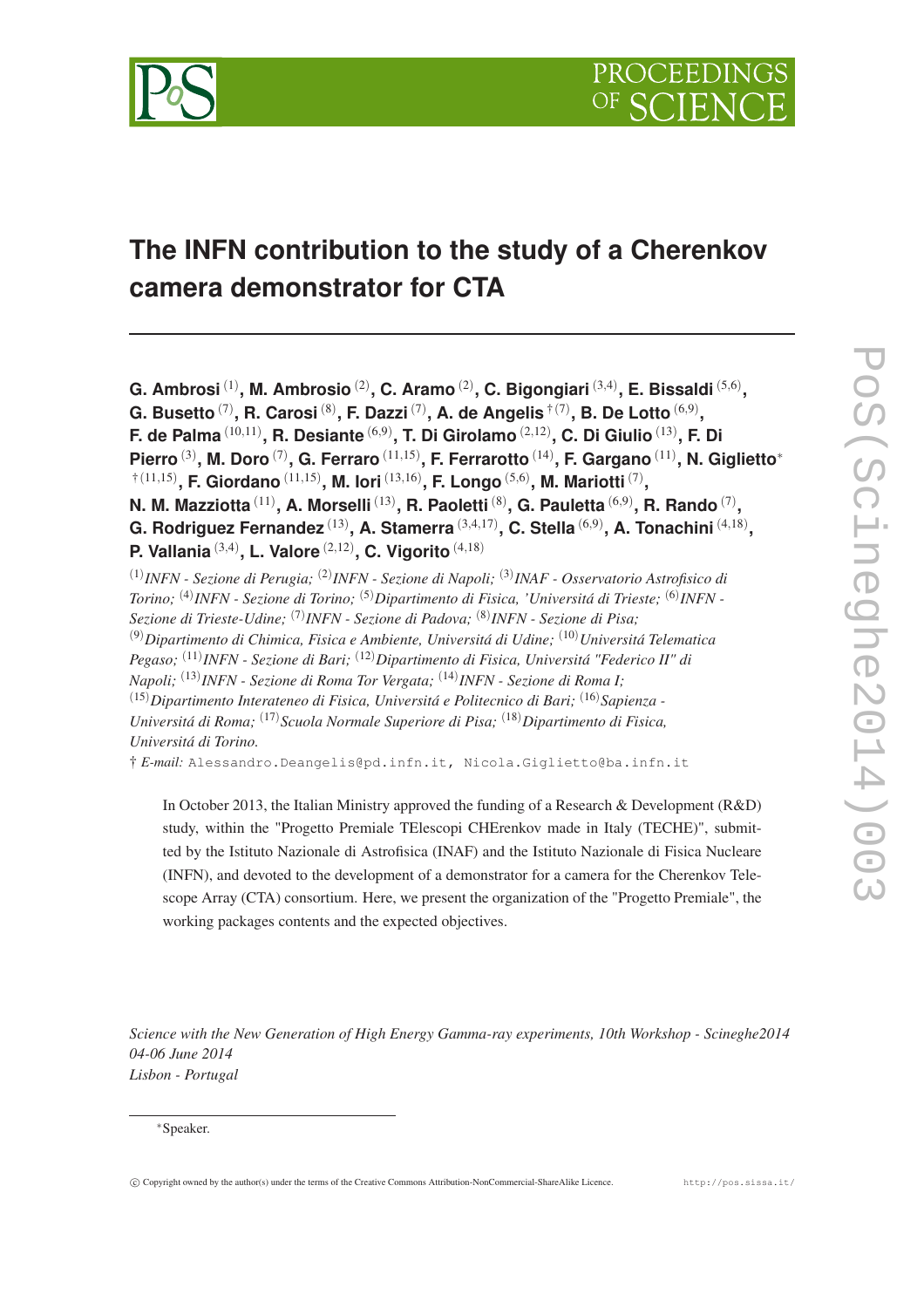### 1. The Progetto Premiale TECHE.it

CTA (Cherenkov Telescope Array) is a world-wide project devoted to ground-based gammaray astronomy, counting on the participation of the majority of EU countries [1, 2]. Indeed EU is supporting CTA Preparatory Phase within the FP7 program. During such Preparatory Phase, INAF and INFN obtained ad hoc funds from the Italian Ministry of Education, Universities and Research (MIUR) in the framework of the flagship projects for a total of  $8M \in$  for the time interval 2010–13.

The CTA experiment will include two arrays of about 100 telescopes in total which will detect gamma-rays in from few tens of GeV to more than 100 TeV. It will improve by at least one order of magnitude the sensitivity of the Very High Energy (VHE) telescopes currently in operation (like H.E.S.S. [3, 4], MAGIC [5, 6] and VERITAS [7]) and will be a facility open to the whole astrophysical community. Indeed, among future projects, CTA was ranked at the highest priority in Europe and USA (Aspera, Astronet, ESFRI, US Decadal Review). The success of such a complex project rests on challenging scientific and technical developments, four of which could benefit from Italian know-how and innovative approach: (1) the industrial production of low-cost telescopes ideally suited to detect Cherenkov emission of relativistic particles produced by celestial gammarays; (2) the development and production of silicon-based photon detectors; (3) the development of novel front-end electronics to digitize, read and transfer the detector signals; and (4) the extremely rapid analysis pipeline based on the use of Graphical Processing Units (GPUs), in order to make it possible to perform real time analysis. INAF and INFN, in collaboration with several Italian industries, are developing innovative technologies in these four fields.

## 2. Working Packages

The structure of the Teche.it project is shown in Fig. 1. It is subdivided in 4 working packages (*WP*), where *WP1* and *WP4* are lead by INAF while *WP2* and *WP3* by INFN. *WP1*, in collaboration with French institutes, aims at developing low-cost telescopes to be built in a cost effective way by industrial partners, such as BCV Progetti and Tomelleri srl. *WP2*, together with the Italian industry Fondazione Bruno Kessler (FBK in Trento<sup>1</sup>), aims at developing a demonstrator to bring Italy in the forefront of the silicon detector worldwide market. *WP3* aims at developing a fast electronics customized for the detector, transferring the INFN know-how into the astrophysical arena. CAEN in Viareggio<sup>2</sup> and SITAEL in Bari<sup>3</sup> are the industrial partners. *WP4* is devoted to the development of a fast pipeline to combine the signals produced by the telescope array at the observing site. This will be done using state-of-the-art GPUs and exploiting the know-how acquired by INFN and INAF as well as other industrial partners such as NVIDIA and Eurotech.

# 3. Objective

VHE gamma-ray astronomy (GeV–TeV) is one of the most recent branches of relativistic astrophysics. Gamma rays are a form of electromagnetic radiation much more energetic than visible

<sup>1</sup> see http://www.fbk.eu/

<sup>&</sup>lt;sup>2</sup> see http://www.caen.it/

<sup>3</sup> see http://www.sitael.com/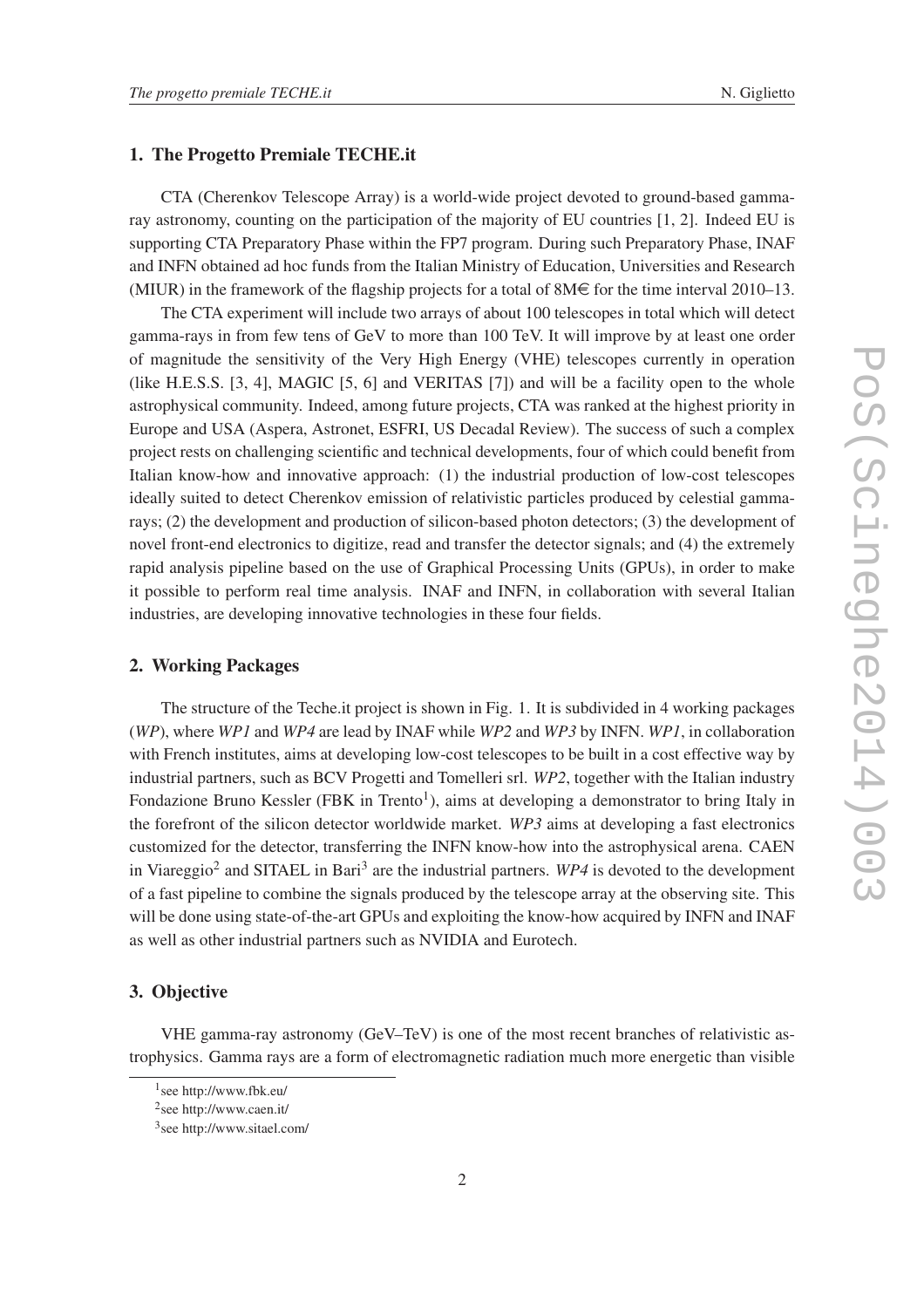

Figure 1: PBS of the Teche.it project

light and they are absorbed by the Earth's atmosphere. Since the beginning of the space age, gamma rays have been studied by space missions which, however, cannot go beyond 100 GeV owing to extremely low flux value. This is why very high-energy gamma-ray astronomy is done from the ground. In fact, when entering the atmosphere, gamma-ray photons interact with atmospheric nuclei and produce a shower of highly-energetic secondary particles which move with a speed greater than that of light in air [8, 9]. In 1934, the physicist Pavel Cherenkov noted that this phenomenon produced bluish luminescence, conceptually similar to the sonic boom in air. It is a very short lived emission (few billionths of a second) and a very faint one, which can be detected using telescopes sensitive to low light fluxes at ground level and equipped with extraordinarily fast and efficient focal cameras. As a matter of fact, the current generation of ground based gamma-ray telescopes has started to produce important results only when it was understood that global instrument performance increased very significantly several telescopes working in stereoscopic mode. To give some examples: the H.E.S.S. experiment consists of five telescopes (four 12 m telescopes placed around one central 28 m telescope), operating in Namibia. The VERITAS experiment is formed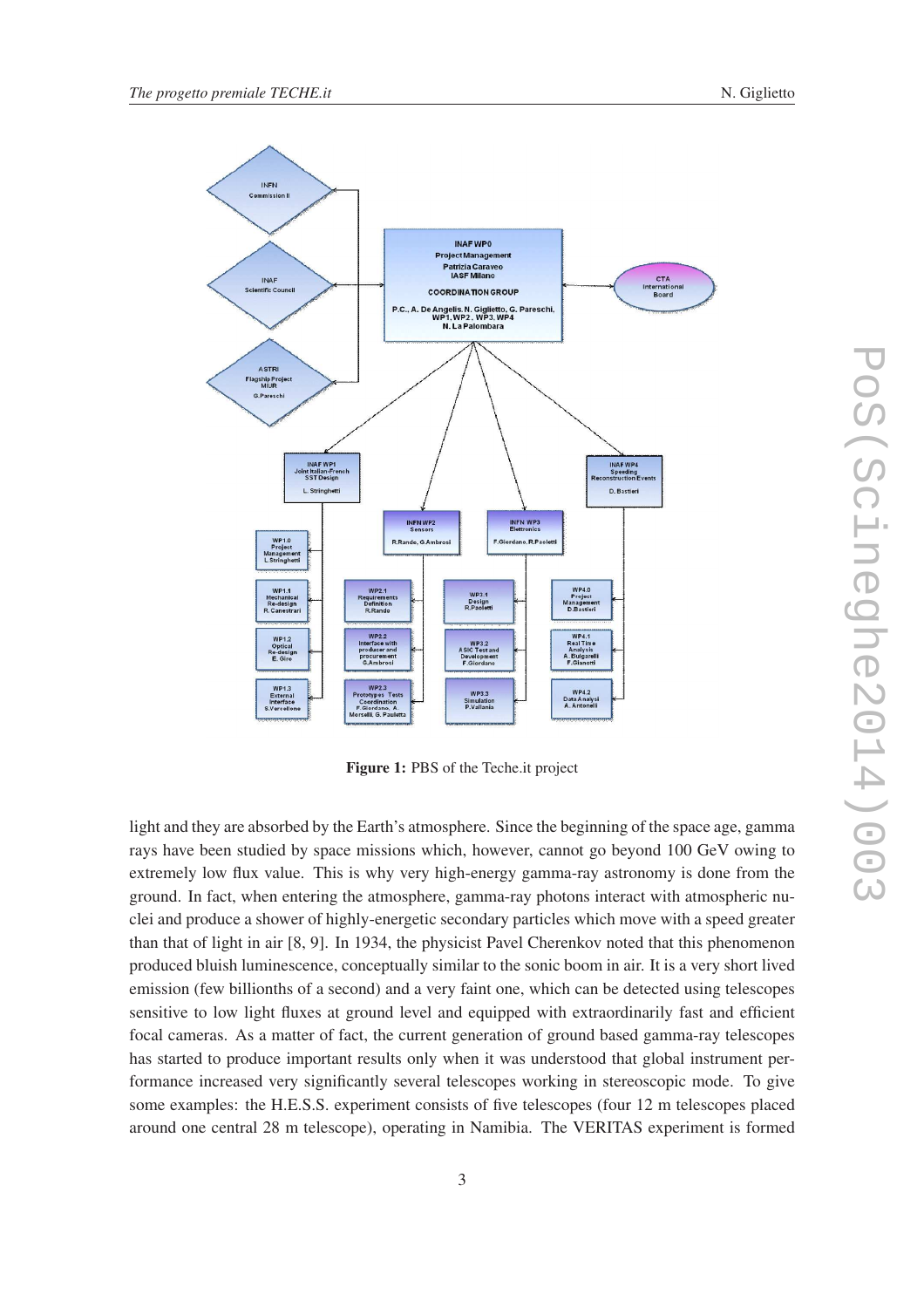by four 12 m telescopes and operates in Arizona (USA). The MAGIC experiment operates two 17 m telescopes on the La Palma Canary Island (Italy is strongly involved in the MAGIC collaboration). These instruments have so far populated the ultrahigh-energy gamma-ray sky with over a 150 sources, finally showing that the Universe is rich in celestial objects capable of producing extremely energetic radiation. The CTA collaboration already involves more than 1000 scientists from all over the world, who will bring together their efforts in order to understand the behavior of these powerful celestial accelerators. Owing to a tenfold increase in the number of detected sources, CTA will change our perception of the gamma-ray sky, unveiling hundreds of sources in our galaxy, such as black holes, supernova remnants, star forming regions, pulsars, and binary systems, as well as possible extragalactic sources.

In order to be able to assess the entire sky, the CTA project foresees two observing facilities, one in the Northern, and one in the Southern hemisphere. Each observatory will host different kind of telescopes. At the center, few large (around 23 m diameter) telescopes are foreseen, with many medium sized telescopes (around 12 m diameter) surrounding them. In addition, many small telescopes (around 4 m diameter) will be spread over a large area in the Southern Hemisphere array. The three types of telescope are designed to sample the light produced by gamma rays with different energies.

# 4. The mechanics

Within the CTA project, INAF decided to focus its efforts on the development of the Small Size Telescopes (SST) which will cover the region between few TeV and until more than 100 TeV, thus having the highest potential for revolutionary discoveries. In developing its SST, INAF took an innovative approach based on a dual mirror Schwarzshild-Couder design, deemed more promising than the usual single mirror one. Such an approach has been pursued thanks to the ASTRI MIUR flagship project as well as to a PRIN project in common with INFN and a number of Universities. An end-to-end SST prototype is being built at the observing site of the Catania INAF observatory on the Etna mountain. The ASTRI flagship project is meant to demonstrate the capability to handle all the subsystems needed by a successful SST, ranging from the mechanics and the focal plane detector, up to the read-out electronics and the data analysis. Only by achieving a leadership position in all of these areas, the Italian proposal can be competitive in the International community.

The Italian effort is appreciated by the CTA collaboration, though Italy is not the only nation involved in the construction of an SST prototype. In parallel to ASTRI, French colleagues from the Observatoire de Paris are developing GATE, a dual mirror SST based on a different mechanical and optical design. While the development of two different prototypes is beneficial at the beginning of a project, the final array of SSTs might be based on a unique design, including elements from both proposals. This will allow to optimize the construction costs, as well as the on-site maintenance. Thus, INAF and Observatoire de Paris has signed an agreement [10] to develop a common project once the comprehensive testing of ASTRI and GATE will be finished. This decision implies an additional effort (not foreseen within the ASTRI flagship project) to revisit the original ASTRI mechanical and optical design to produce a new design encompassing the best features of the French and Italian original projects. Next, using such novel design, one (or two) prototypes should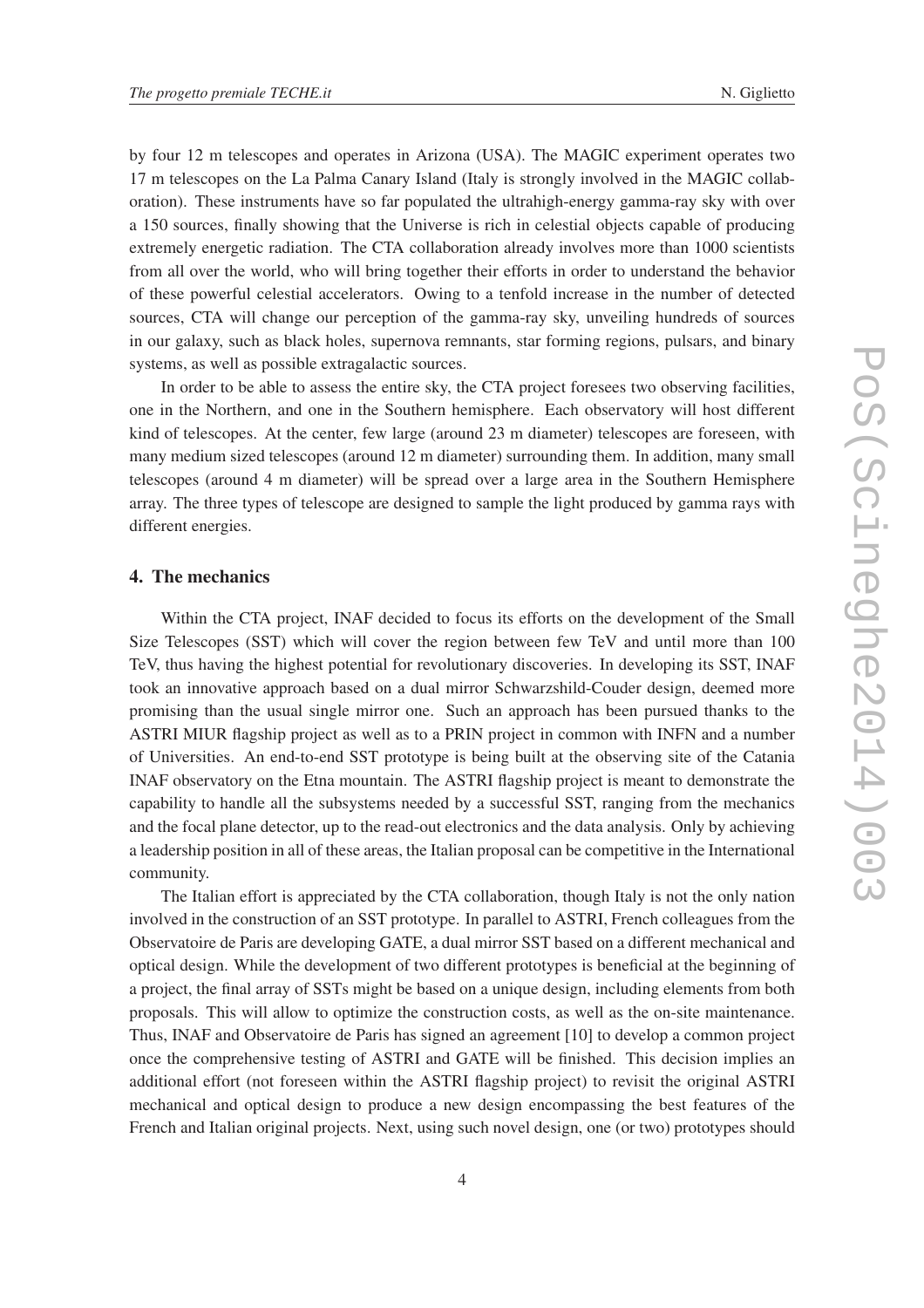be built to allow a thorough verification campaign. Such step is essential if the joint design is to become the baseline for 70 replica SSTs in the Southern observing facilities of CTA.

# 5. The Camera

#### 5.1 Silicon Photo-multipliers

Silicon Photo-multipliers (SiPMs) can be the building blocks of the detectors for a new generation of focal cameras in Imaging Air Cherenkov Telescopes (IACT). When engineered, they will increase the overall light detection efficiency and improve the spatial and angular resolution of the telescopes. Already existing prototype devices achieve better light detection efficiency than standard photomultiplier tubes (PMTs). In addition, the size of the detector elements (a few square millimeters) is appropriate for small telescopes (SST). Among the advantages that a SiPM shows compared to conventional phototubes, there is the ability to recover the full functionality in less than 100 ns after exposure to very intense light. Therefore, the use of SiPMs could increase the duty cycle of IACT arrays, allowing observations in moon conditions, and gaining approximately 30%-40% compared to the current PMT-based cameras of MAGIC and H.E.S.S. The price of each pixel is already lower than that of a standard PMT and is expected to further decrease as mass production of these devices start in standard CMOS foundries. Furthermore, improvement of the Photon Detection Efficiency (PDE) of SiPMs is expected to be achieved by industries in the near future as a result of joint R&D programs between research institutes and the manufacturers. However, SiPMs still present a high level of dark current, afterpulsing and crosstalk. Current R&D programs in detector development are addressing these issues. The Japanese company Hamamatsu, is already developing prototypes. We want to go along the same direction, too, developing a research line on photosensors together with FBK.

#### 5.2 Front-end electronics

The front-end electronics has a key role for the success of demonstrating the feasibility of the SiPM camera design. The camera electronics must be compact and with a high density of channels. This implies mechanical simplicity and the possibility of having "in-house" as much data processing as possible. Compactness also is the key to minimize the noise, reaching the sensors with minimum cabling. The solution adopted relies on early signal digitization using ASIC. The specific electronic must be developed. In this respect, INFN has a long standing synergy with leader industries (like CAEN) which have been the backbone for LHC experiments, and SITAEL, which has a great expertise in electronics for space applications.

## 6. The Demonstrator

INFN groups involved in the "Progetto Premiale TECHE.it" are now involved together with the industrial partners in the construction of a demonstrator. It will consits of a SiPM plane of 16 channel 6 mm  $\times$  6 mm obtained by summing up four 3 mm  $\times$  3 mm like the one presented in [11]. The signals from the silicon plane will be conditioned by a PCB housing the electronics, which will be coupled through a rigid flex to a board dedicated to the trigger formation and digitization